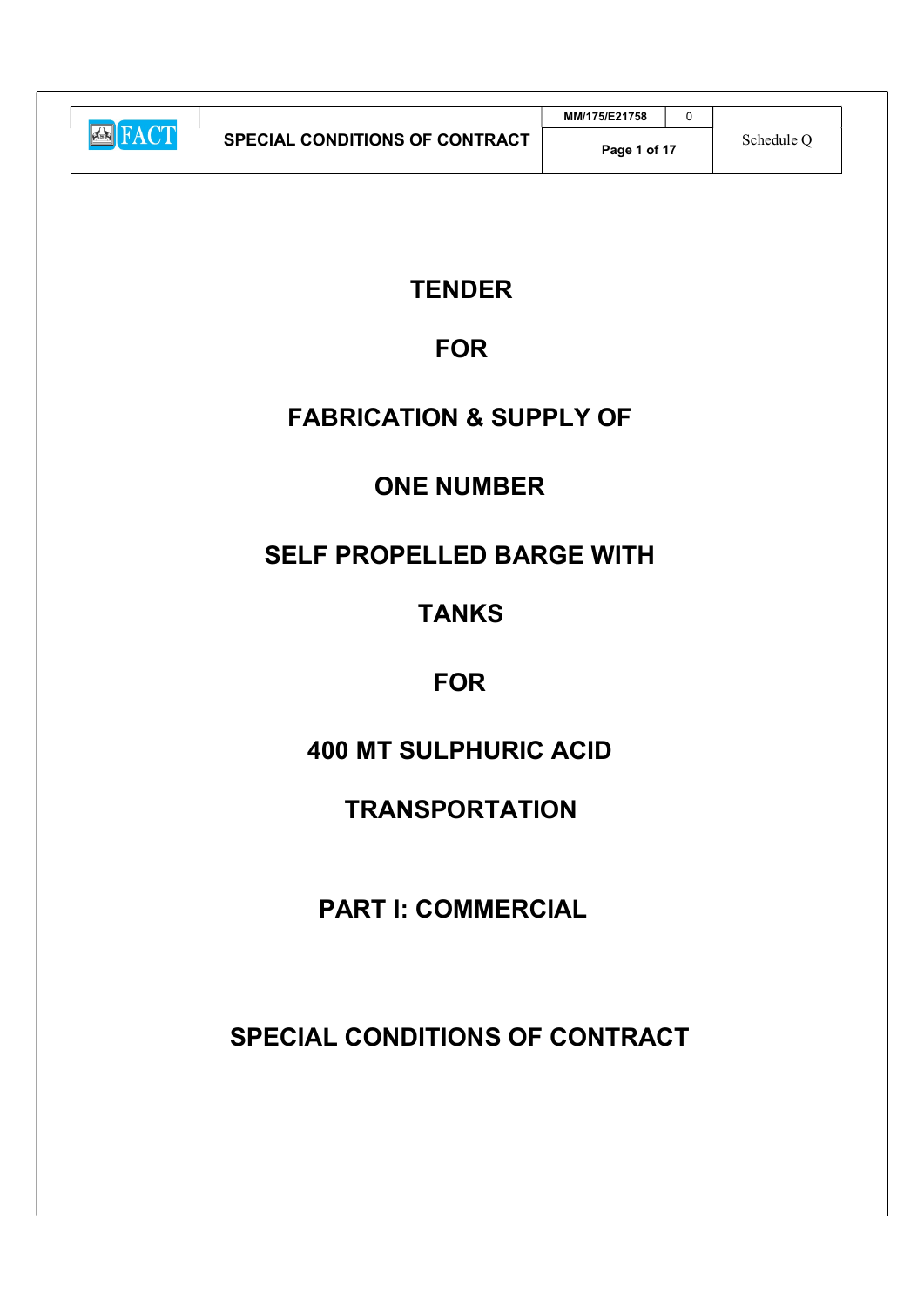# CONTENT

| SL.NO. | <b>DESCRIPTION</b>                                     |  |
|--------|--------------------------------------------------------|--|
| 1.0    | <b>GENERAL</b>                                         |  |
| 2.0    | <b>DEFINITIONS</b>                                     |  |
| 3.0    | <b>BARGE SPECIFICATION DETAILS</b>                     |  |
| 4.0    | <b>CONTRACTOR'S OBLIGATIONS</b>                        |  |
| 5.0    | <b>INSPECTION &amp; TESTING</b>                        |  |
| 6.0    | ASSISTANCE IN OBTAINING CLASS APPROVALS                |  |
| 7.0    | <b>LIST OF MAKERS</b>                                  |  |
| 8.0    | <b>DOCUMENTATION</b>                                   |  |
| 9.0    | <b>TIME OF COMPLETION</b>                              |  |
| 10.0   | <b>SECURITY DEPOSIT</b>                                |  |
| 11.0   | <b>GOVERNMENT CLEARANCES, PERMITS AND CERTIFICATES</b> |  |
| 12.0   | <b>CHANGES IN WORK/CHANGE ORDER</b>                    |  |
| 13.0   | <b>TRAINING OF OWNER'S PERSONNEL</b>                   |  |
| 14.0   | <b>MODE OF CONTRACTING</b>                             |  |
| 15.0   | <b>TERMS OF PAYMENT</b>                                |  |
| 16.0   | <b>MOBILISATION ADVANCE</b>                            |  |
| 17.0   | PRICE REDUCTION FOR DELAY                              |  |
| 18.0   | <b>AGREEMENT AND INTEGRITY PACT</b>                    |  |
| 19.0   | <b>DEVIATION</b>                                       |  |
| 20.0   | <b>GUARANTEE/PERFORMANCE BANK GUARANTEE</b>            |  |
| 21.0   | <b>TAXES AND DUTIES</b>                                |  |
| 22.0   | <b>BID EVALUATION</b>                                  |  |
| 23.0   | <b>SUSPENSION AND TERMINATION</b>                      |  |
| 24.0   | SETTLEMENT OF DISPUTES AND ARBITRATION                 |  |
| 25.0   | <b>CONCESSIONAL RATE OF CUSTOMS DUTY</b>               |  |
| 26.0   | <b>LIABILITY FOR DEFECTS</b>                           |  |
| 27.0   | <b>GOVERNMENT OF INDIA NOT LIABLE</b>                  |  |
| 28.0   | <b>RISK COVERAGE</b>                                   |  |
| 29.0   | <b>MSE UNITS</b>                                       |  |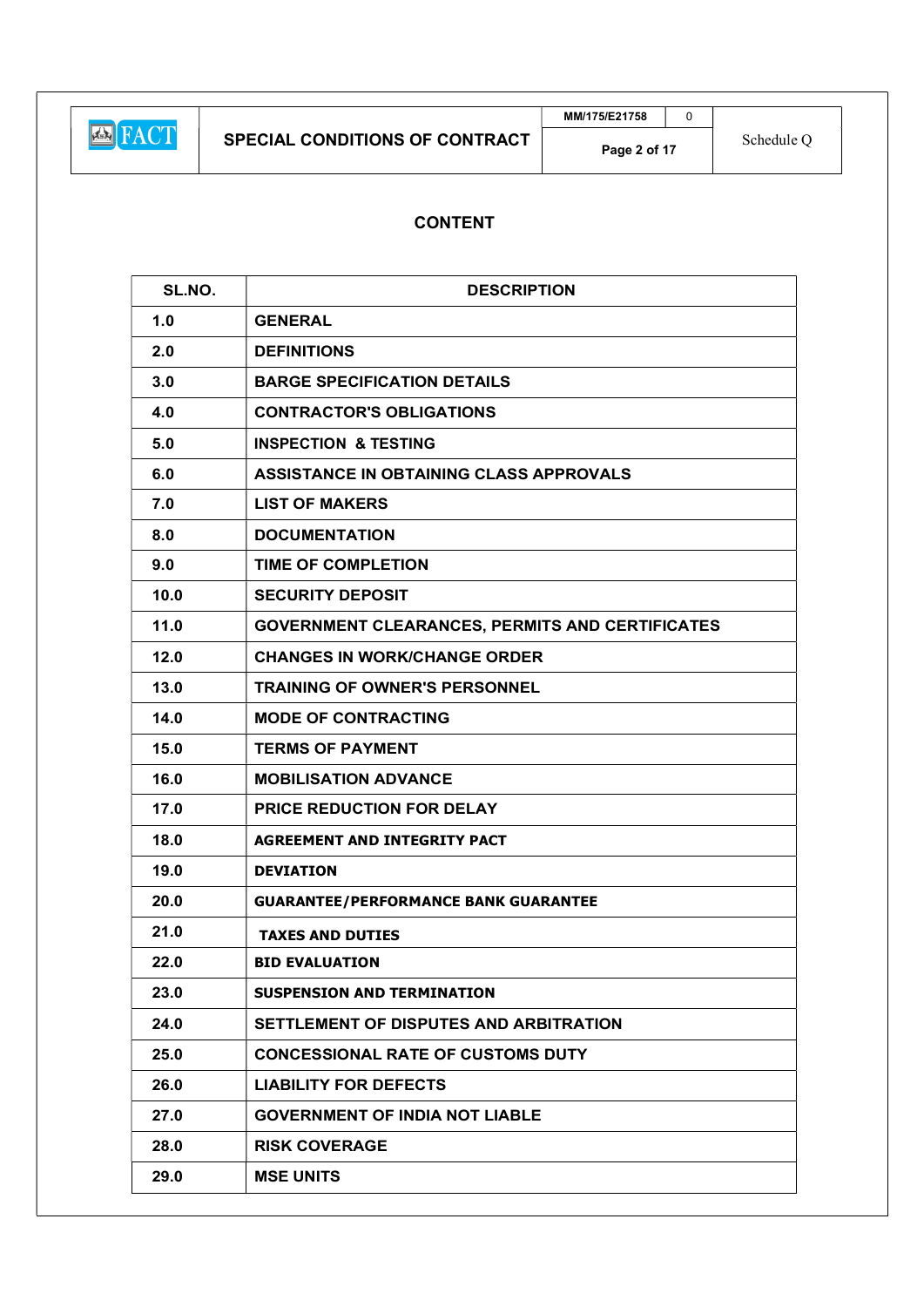#### 1.0 GENERAL

- 1.1 The SPECIAL CONDITIONS OF CONTRACT shall be read in conjunction with the TENDER TERMS AND CONDITIONS, SPECIFICATIONS OF WORK, DRAWINGS and any other document forming part of this CONTRACT wherever the context so requires.
- 1.2 Where any portion of the TENDER TERMS AND CONDITIONS is repugnant to or at variance with any other provisions of the SPECIAL CONDITIONS OF CONTRACT, then unless a different intension appears, the SPECIAL CONDITIONS OF CONTRACT shall be deemed to over-ride the provisions of TENDER TERMS AND CONDITIONS and shall prevail to the extent of such repugnancy or variations.
- 1.3 In case of an irreconcilable contradiction in the Commercial Terms and Conditions/ Technical Requirements or technical specifications between Applicable Codes & Standards, SPECIAL CONDITIONS OF CONTRACT, and or Agreed Deviations to the extent that the two provisions cannot co-exist or be read together to satisfy both or all, the following order of precedence shall prevail:
- 1) Contract Agreement
- 2) Agreed Deviations
- 3) Applicable Codes & Standards
- 4) Special Conditions of Contract
- 5) Terms and Conditions of Contract
- 6) Technical Documents
- 1.4 The Fertilisers and Chemicals Travancore Limited (FACT) hereinafter also referred to as "OWNER" is a Government of India Public Sector undertaking involved in the manufacture and marketing of nitrogenous, phosphatic and potassic fertilizers as well as a variety of industrial chemical products. The company has presently two manufacturing units, one at FACT-CD, Ambalamedu and the other at FACT-UC, Udyogamandal. In addition to the two manufacturing units, FACT has a Petro chemical unit for production of Caprolactum at FACT Udyogamandal, the consultancy unit FACT Engineering and Design Organization-FEDO at Udyogamandal and the fabrication division FACT Engineering Works-FEW at Palluruthy & the Marketing Division, all located in the state of Kerala.
- **1.5** FACT intends to have one number of New barge by Fabrication & supply of 2 nos. with Tanks for transportation of 400 MT Sulphuric acid.
- 1.6 FACT has assigned the Project Management Consultancy (PMC) works to its own Engineering Division – The FACT Engineering and Design Organisation (herein after referred to as FEDO). FACT Engineering Works(FEW), the Fabrication Division of FACT shall be Managing the contract for FACT after the award of Work.
- 1.7 All the works covered in this tender shall be carried out as per specifications, applicable drawings, codes and standards given in the tender.
- 1.8 Time is the essence of the CONTRACT.

#### 2.0 DEFINITIONS

The following definitions are applicable to this TPS

- 2.1 The term "Owner" shall mean the owner of the barge, i.e. FACT (Cochin Division).
- 2.2 The term "Builder" shall mean the agency entrusted by the Owner with the responsibility of barge-bullet manufacture, i.e. FEW. The term Builder and FEW has been used interchangeably throughout this specification.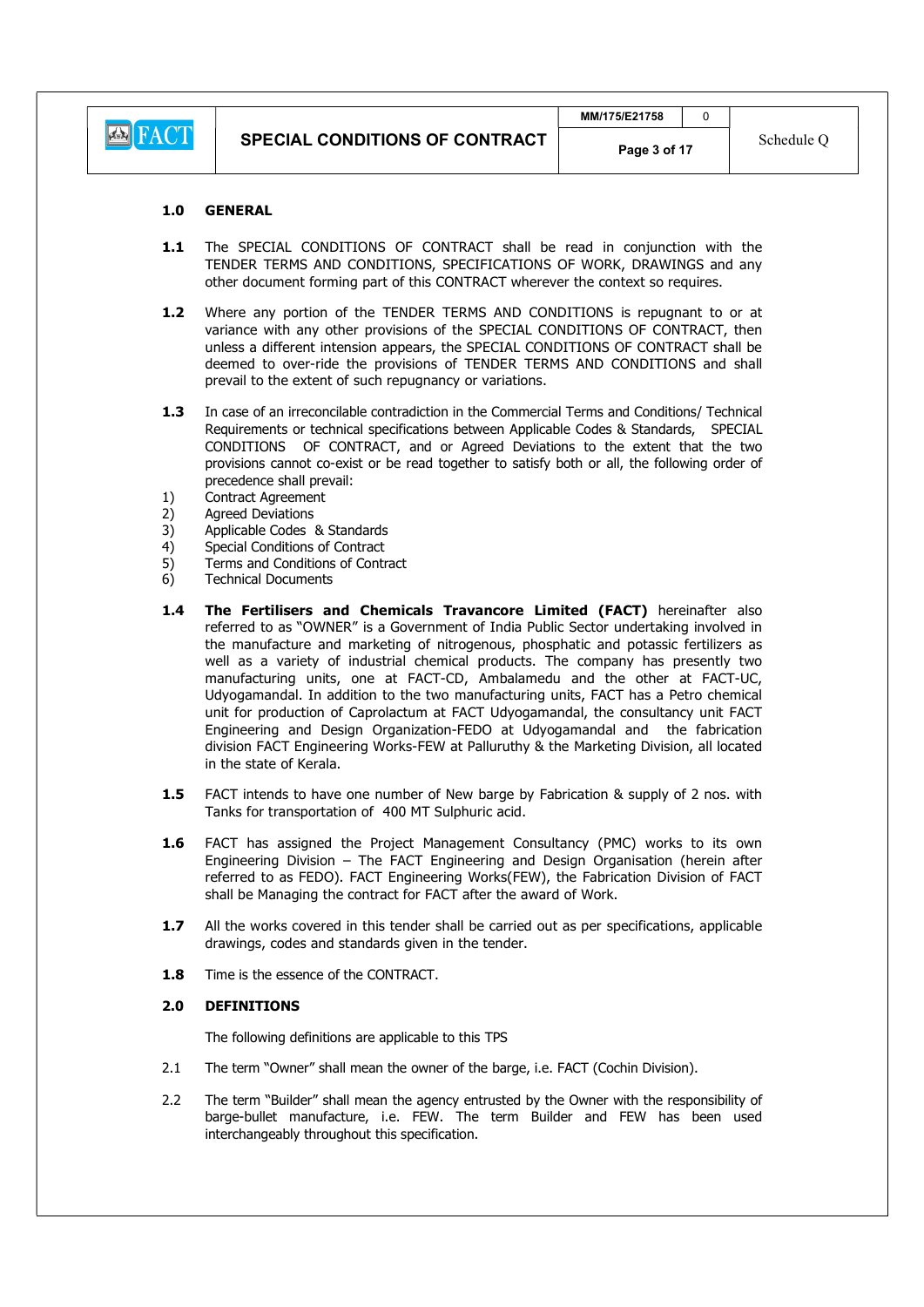|                                                           |                                       | MM/175/E21758 |            |
|-----------------------------------------------------------|---------------------------------------|---------------|------------|
| $\left  \mathcal{A} \right $ $\left  \mathcal{A} \right $ | <b>SPECIAL CONDITIONS OF CONTRACT</b> | Page 4 of 17  | Schedule ( |

- 2.3 The term "Contractor" shall mean the person(s)/firm, or company with whom the contract has been entered into.
- 2.4 The term "Maker" shall mean the person(s)/firm, or company from whom bought- out items such as Pipes, Valves, Main Engine, Gear Box, MV Switch board, etc are procured by the Contractor.
- 2.5 The term "Bidder" shall mean the person(s)/firm, or company who offer(s) a bid/tender/quotation duly signed in response to invitation to this tender.
- 2.6 FACT Engineering and Design Organisation (FEDO), the technical consultant appointed by the Owner. FACT Engineering Works(FEW), the Fabrication Division of FACT shall be Managing the contract for FACT after the award of Work.
- 2.7 Department of Ship Technology, CUSAT, the technical consultant appointed by FACT / FEW.
- 2.8 Certification Agency is the Statutory/Classification Society responsible for the inspection and certification of the barge including bullets (an IACS approved society, e.g. IRS). The Contractor shall arrange for all stage-wise inspections and testing as required by the Classification Society rules. Selection of agency for stage-wise/final inspection/approval during fabrication by Classification Society and their Fees payment shall be borne by FEW.

# 3.0 BARGE SPECIFICATION & DETAILS

Shall be as per attached Technical Specifications.

### 4.0 CONTRACTOR'S OBLIGATIONS

#### 4.1.0 General Responsibility

**4.1.1** The CONTRACTOR acknowledges that CONTRACTOR'S obligation hereunder, notwithstanding anything to the contrary contained herein, is to provide OWNER with fully FABRICATED BARGE WITH TANKS, complete in all respects under and in accordance with the provision of CONTRACT, within the stipulated time and for the purpose designated herein by OWNER, and to do, furnish and provide everything necessary in connection therewith. Time is the essence of the contract. Time and Cost overrun in respect of the work shall not be entertained.

Without prejudice to the foregoing and except as otherwise expressly set forth in the CONTRACT as within the scope of OWNER's obligations under the CONTRACT, the CONTRACTOR shall perform or cause to be performed all WORK and services required in connection with the design, engineering, supply of equipment, procurement (including, without limitation, all transportation services in connection therewith), construction, erection, start up, pre-commissioning, commissioning, sustain load test, testing including conducting of Performance Tests and other work and services up to the FINAL ACCEPTANCE by the OWNER/FEDO and in connection therewith provide all materials, equipment, machinery, tools, labour, transportation, administration and other services and items required to complete the BARGE in all respects up to the FINAL ACCEPTANCE and having the performance as guaranteed under the CONTRACT by the CONTRACTOR on a total, fixed price basis in accordance with this CONTRACT. The WORK shall, without prejudice to the generality of the foregoing or those enumerated in Clause 4.2.0 include but not be limited to the following:

(a) All engineering and design services including necessary investigation required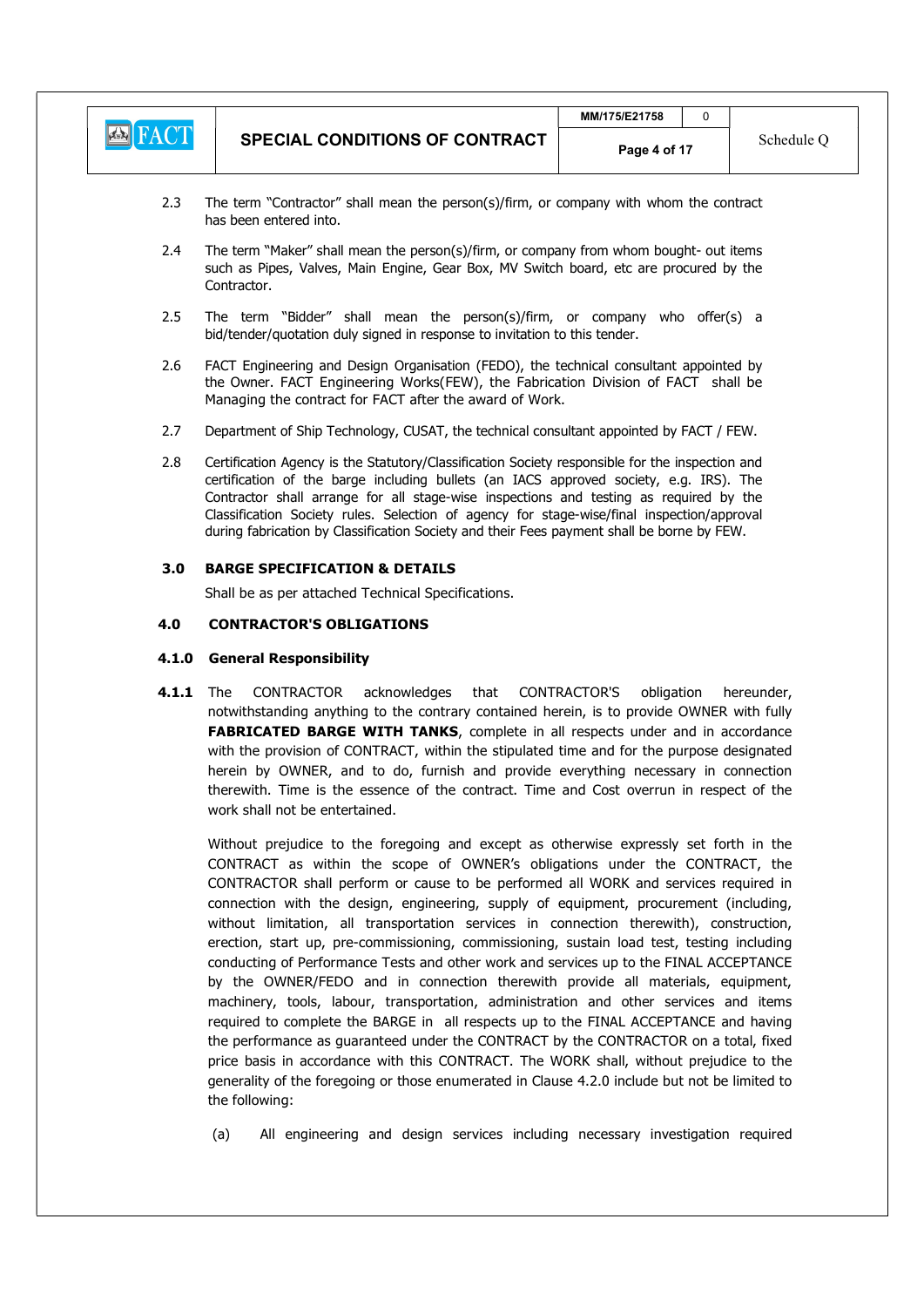including necessary documentation;

- (b) Provision of all equipment, systems, materials, processes, CONTRACTOR's EQUIPMENT, temporary works and all other items, whether of a temporary or permanent nature including those required for the design, erection, completion commissioning, conducting of PERFORMANCE AND GUARANTEE TESTS and remedying of DEFECTS during DEFECTS LIABILITY PERIOD and
- (c) Rectification of defects during DEFECTS LIABILITY PERIOD.
- 4.1.2 CONTRACTOR shall provide services, in accordance with good engineering practice. CONTRACTOR shall provide services of engineers, designers, draftsmen, buyers, inspectors, expediters and other persons required for the performance of WORK pursuant to CONTRACT.
- 4.1.3 In the event that there is any item of EQUIPMENT or WORK of the type provided for in CONTRACT, which is not specifically mentioned in the specifications or drawings set out in FINAL PROPOSAL/WORK ORDER, but which is necessary (even though not mentioned in CONTRACT) for normal, safe and continuous operation, based on mutual agreement between OWNER and CONTRACTOR, CONTRACTOR shall include such item of EQUIPMENT in the design and perform such items of WORK, for such EQUIPMENT or WORK free of cost to OWNER as if the same had been originally included in its Scope of Work/FINAL PROPOSAL.
- 4.1.4 Subject to prior consent of OWNER, CONTRACTOR may make use of the services of SUB-CONTRACTOR/ VENDOR (previously approved in writing by the OWNER) in accordance with the provisions in CONTRACT provided, however, the CONTRACTOR shall remain responsible and liable for the work done by such SUB-CONTRACTOR/Vendor.
- 4.1.5 The CONTRACTOR shall be responsible for obtaining necessary approvals which are to be issued in the OWNER's name from the various statutory authorities.
- 4.1.6 The CONTRACTOR shall provide full technical assistance including follow-up to OWNER for obtaining the necessary approvals to be issued in the name of OWNER from the various statutory authorities.
- 4.1.7 The CONTRACTOR shall furnish Security Deposit/Contract Performance Bond as per the enclosed format in line with the provisions of STANARD TERMS AND CONDITIONS OF PURCHASE.
- 4.1.8 The enumeration in subsequent Clauses of SPECIAL CONDITIONS OF CONTRACT, in TERMS AND CONDITIONS and other documents of CONTRACT shall not in any manner limit the general scope of obligations and responsibilities of designing, engineering, procurement, supply, construction, commissioning and proving the performance guarantees of the Barge within the scope of CONTRACT.

# 4.2.0 SCOPE OF WORK

- 4.2.1 The Contractor shall be entrusted with the following activities: -
- 4.2.2 Preparation of design documents, construction drawings and BOM. All drawings & design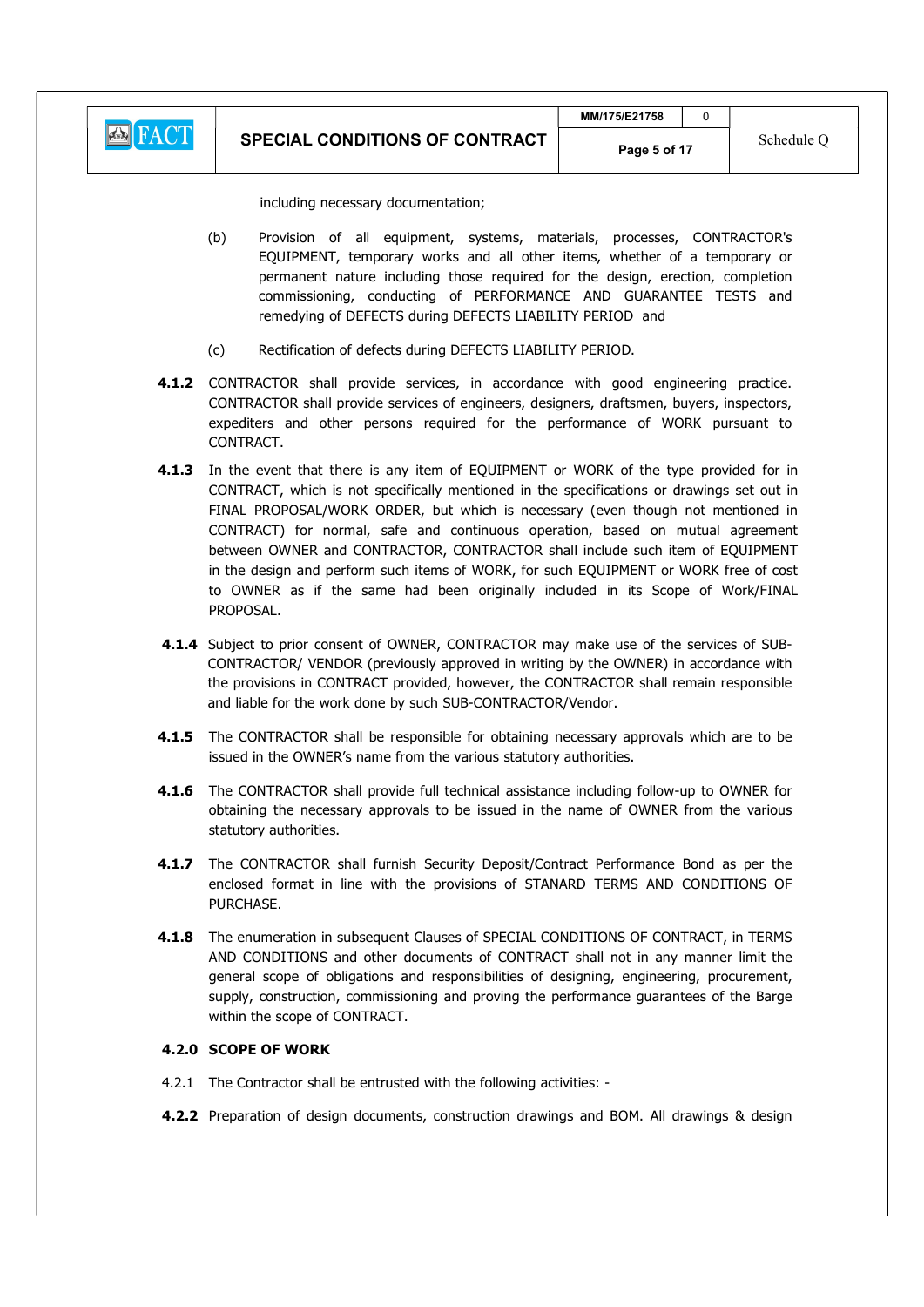

calculations shall be sent to Classification Society for approvals.

- 4.2.3 Assistance in obtaining of stage-wise approvals by Statutory/Classification Society (e.g. IRS).
- 4.2.4 Procurement of all materials including plates, structural, engines, generators, consumables, etc required for the construction of the barge.
- 4.2.5 Procurement of all materials required for the fabrication of tanks.
- 4.2.6 Fabrication of the barge and bullet tanks at the Contractor's works/yard.
- 4.2.7 Fabrication of the barge and bullet tanks shall only be started after approval of design & drawings from Classification society.
- 4.2.8 Arranging all stage-wise & final inspection & testing by Classification Society/Statutory Bodies.
- 4.2.9 Installation of the fabricated tanks on to the barge including fitting of valves and other accessories / fittings onto the bullet tanks.
- 4.2.10 Assembly of all associated piping and instrumentation on to the barge and tanks as per attached the Piping and Instrumentation Diagram (P&ID).
- 4.2.11 Launching, Sea trials, Commissioning and Completion of the barge in all respects.
- 4.2.12 Conducting of all mandatory tests and trails including the inclining test to the satisfaction of the Classification Society, Statutory Bodies and submission of all necessary documentation as required by the Owner, Classification Society and Statutory Bodies.
- 4.2.13 Assistance in obtaining Class certification, Certificate of Entry, Certificate of Registration as per Inland Vessel Act and other necessary approvals for cargo specific classification after completing all fit-ups including installation of the tanks, piping, instrumentation and insulation etc.
- 4.2.14 The barges shall be delivered/handed over at FACT, Kochi.
- 4.2.15 Assistance for first to and fro voyage (loaded & ballasted) of the delivered barge with designated cargo, i.e. Sulphuric Acid, from the loading point at Willingdon Island to FACT-CD/FACT UD and back. First to and fro voyage including fuel shall be arranged by the contractor.
- 4.2.16 Two weeks basic training on board maintenance and operation shall be provided to FACT personnel's. FACT shall provide the travel, lodging expenses of the trainees (max 6 nos. a batch).
- 4.2.17 Any other activity not specifically mentioned above but necessary for the successful completion of the project. Bidders shall list out any such activities envisaged in their offer.

#### 4.3.0 CONSTRUCTION OF ACID BARGE

4.3.1 DESIGN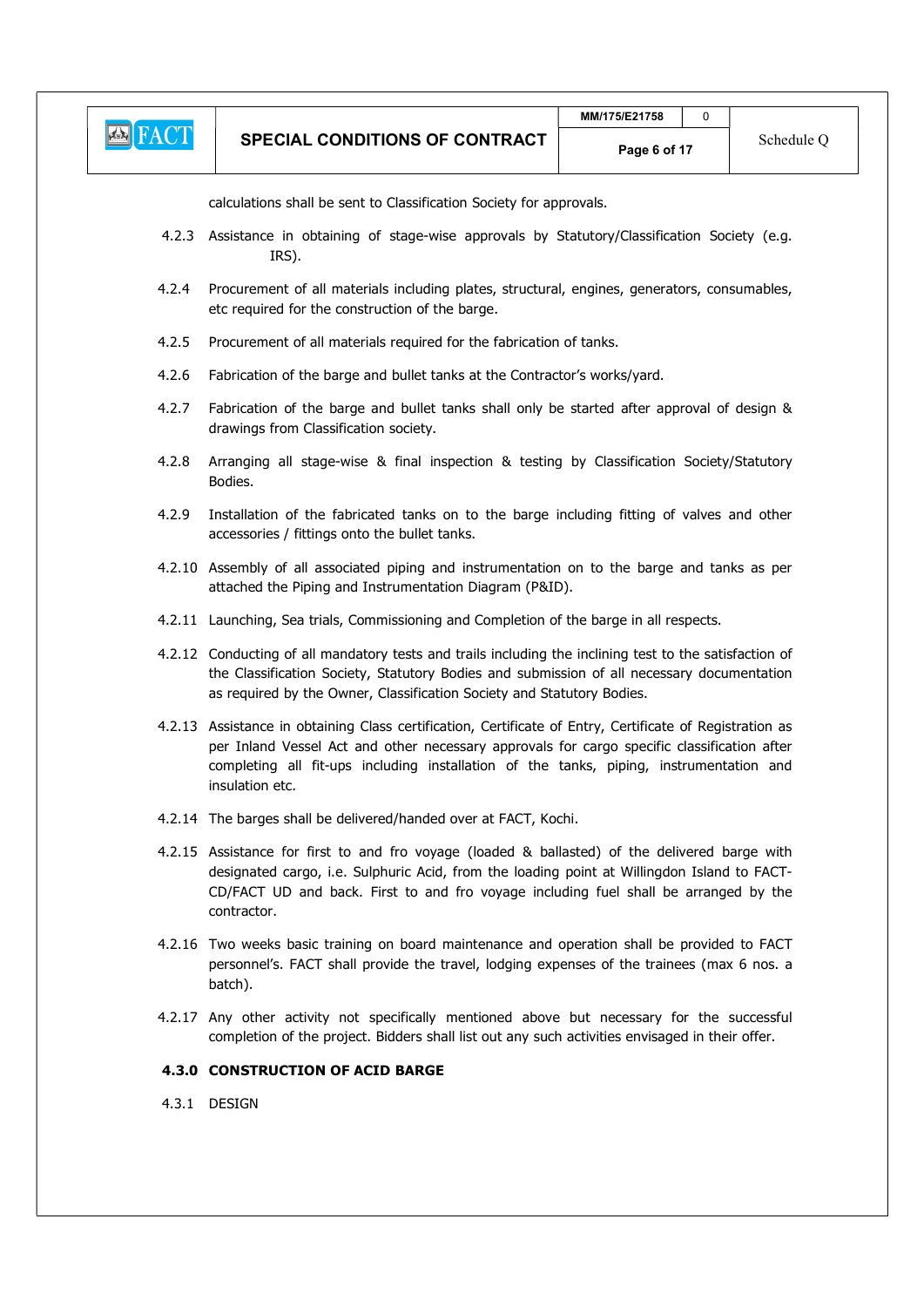

- 4.3.2 Design calculations / drawings required for class approvals shall be prepared by the Contractor and submitted to Classification Society for approval. Documents listed under Vendor Data Requirements (Document no. 3472-02-PS-005 VDR) shall be furnished; as a minimum requirement.
- 4.3.3 Assistance in obtaining of Plan approvals by statutory/classification society(e.g. IRS). Fees for design/plan approvals by Classification Society shall be borne by FACT/FEW.

# 4.4.0 PROCUREMENT

- 4.4.1 Procurement of all materials required for successful fabrication of barge, independent cargo bullet tanks, testing and inspection shall be in the Contractor's scope. This shall include plates, structural, all machinery and electrical items such as main engines, auxiliary engines, propeller & rudder, electrical cables, lighting fixtures, switchboards, piping's, fittings, valves, pumps etc.
- 4.4.2 The Contractor shall arrange for all stage-wise & final inspections and testing of all materials and items, as required by the Classification Society rules. Fees for stage- wise/final inspection/approval of bought-out items by Classification Society shall be borne by FACT/FEW.
- 4.4.3 All materials required for barge & tanks shall be under the Contractor's scope. No items/materials will be supplied/issued as "FREE ISSUE" by FACT/FEW.

# 4.5.0 BARGE CONSTRUCTION

- 4.5.1 Construction of the barge shall be carried out by the Contractor at the Contractor's yard.
- 4.5.2 Construction of the barge shall be as per the Ship Building Specification (Doc. No. 32472- 02-PS-005 SS) and in compliance with guidelines of Classification Society/Statutory Bodies.
- 4.5.3 The Contractor shall deploy required manpower (skilled, semi-skilled, unskilled, supervisory, etc) to build the barge.
- 4.5.4 The Contractor shall arrange for all stage-wise inspections and testing as required by the Classification Society rules. Fees for stage-wise/final inspection/approval during fabrication by Classification Society shall be borne by FACT/FEW.

# 4.6.0 FABRICATION OF TANKS

- 4.6.1 Fabrication of tanks shall be carried out by Contractor at contractor's works/yard. Detailed specification of cargo tanks is available in the Sec. X of Ship Building Specification32472-02- PS-005 SS.
- 4.6.2 Design of cargo tanks including design of cargo piping systems, cargo supports for tanks, stress analysis etc. as per the requirement of Classification society shall be in the scope of Contractor.
- 4.6.3 The Contractor shall deploy required manpower (skilled, semi-skilled, unskilled, supervisory,

etc) to fabricate the tanks complying with the requirements of Classification Society.

# 4.7.0 INSTALLATION OF BULLET TANKS ON TO THE BARGE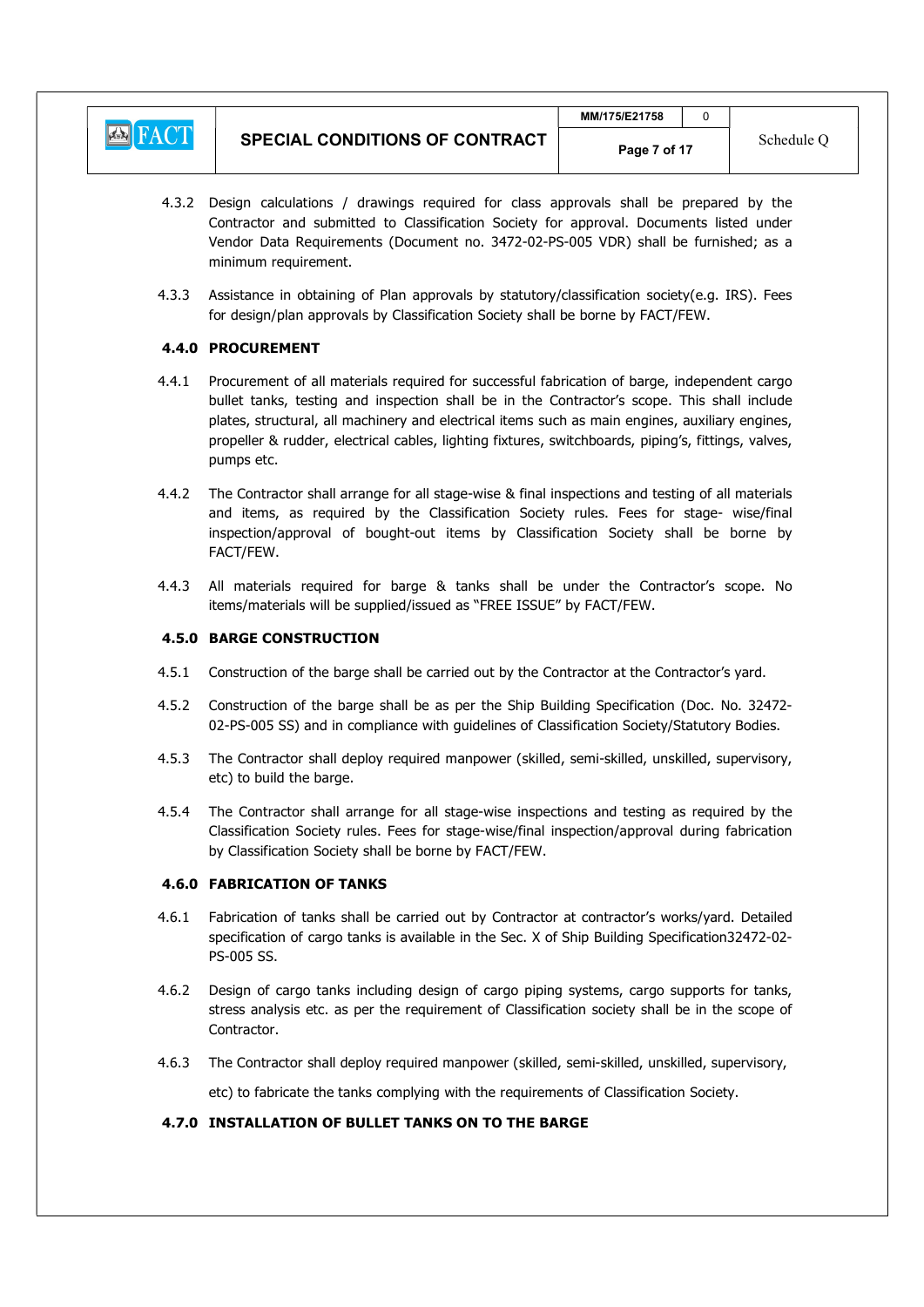

- 4.7.1 The Contractor shall install the bullet tanks onto the hull of the barge by means of saddle supports. Each tank shall have adequate number of saddle supports. Saddle supports shall be bolted to the Hull of the barge. Hull hall have center girder, sufficient number of side girders, floor plates, stiffeners etc for supporting cargo tanks. Assembly of Piping and fittings connected to the tanks shall be carried-out as per the P&ID.
- 4.7.2 Cargo bullet tanks are to be segregated from accommodation, service and machinery spaces and from drinking water and stores for human consumption by means of a cofferdam, void space, cargo pump-room, pump-room, empty tank, oil fuel tank or other similar space.

# 4.8.0 LOADING AND UNLOADING SULPHURIC ACID

- 4.8.1 The loading and unloading points for the cargo shall be located near wheel house.
- 4.8.2 Vertical submersible pumps having discharge and pressure rating mentioned in the pump data sheet of P& ID (No. 32667-11-PD-003).

# 5.0.0 INSPECTION & TESTING

- 5.0.1 The Contractor shall carry-out all inspection and testing as required by the Classification Society rules. All liaison work with Classification society shall be under the Contractor's scope. All expenses related to liaison work other than statutory fees of Classification society shall be borne by the contractor.
- 5.0.2 Regarding barge, refer to section Inspection, Tests and Trials of the Shipbuilding Specification (document no. 32472-02-PS-005 SS) attached with the TPS.
- 5.0.3 For items / activities not under the purview of the Classification Society, inspection and tests as per good engineering practice shall be carried-out to the complete satisfaction of the Builder/Owner.
- 5.0.4 The overall workmanship of the barge and tank shall be subject to the inspection and approval of Builder/Owner.

#### 6.0.0. ASSISTANCE IN OBTAINING CLASS APPROVALS

6.0.1 The Contractor shall provide all necessary assistance in obtaining Class Certification, Certificate of Entry, Certificate of Registration as per Kerala Inland Vessel Act and other necessary approvals for cargo specific classification after completing all fit-ups including installation of the cargo tanks, piping and instrumentation. Fees for all Statutory approvals shall be borne by the FACT/FEW.

# 7.0.0 LIST OF MAKERS

- 7.0.1 Refer Doc. No. 32472-02-PS-005 LM for the list of Makers approved by the Owner/Builder for major bought-out items including paints. Procurement of bought-out items from Makers not included in the above-mentioned list shall be subject to approval by Owner/Builder.
- 7.0.2 For items not listed in the above document, Contractor shall submit a list of Makers with their credentials for the Owner/Builder's review &approval.
- 7.0.3 In case the Contractor wishes to engage a sub-contractor for carrying out a specific work,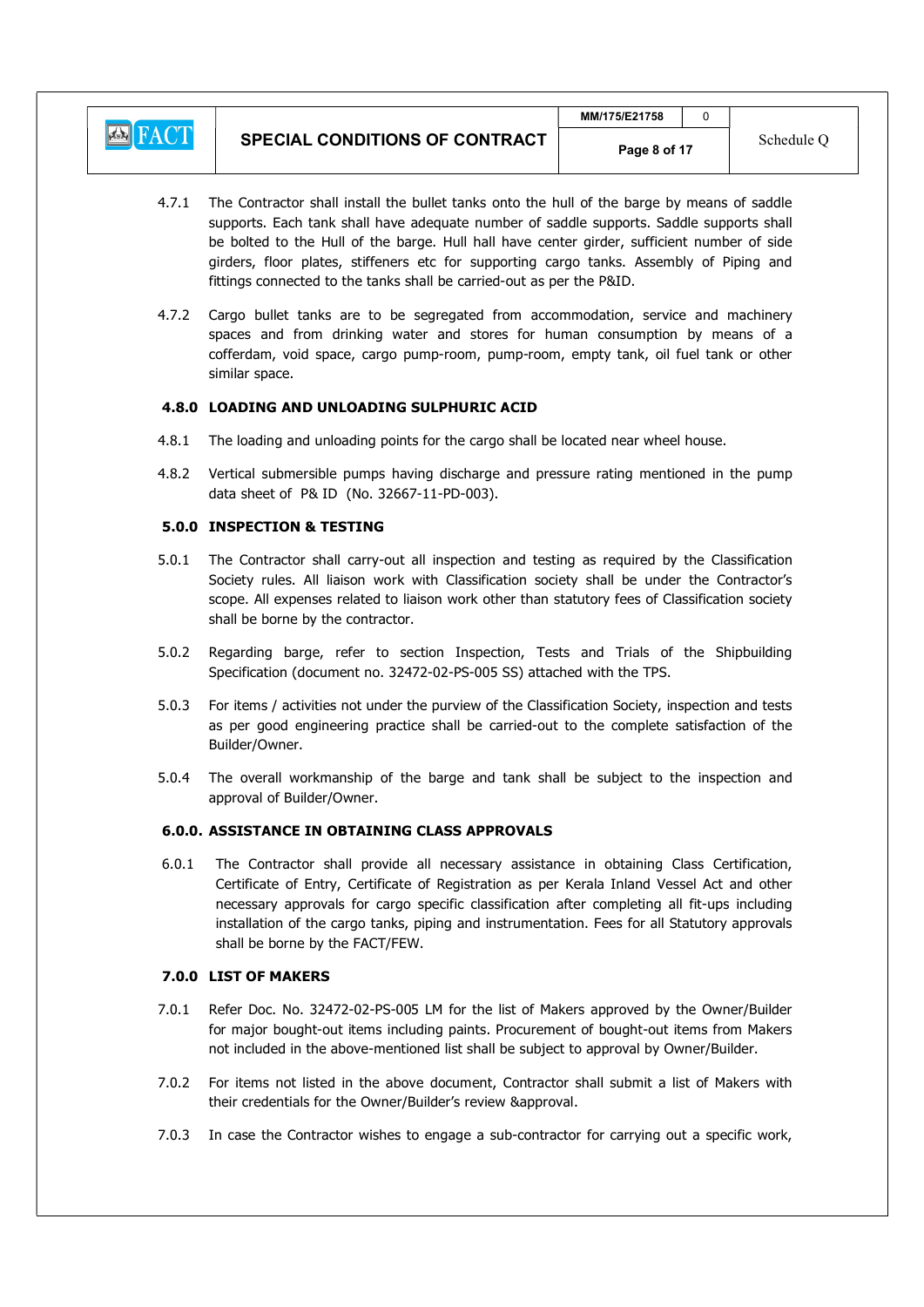|               |                                       | MM/175/E21758 |            |
|---------------|---------------------------------------|---------------|------------|
| <b>E</b> FACT | <b>SPECIAL CONDITIONS OF CONTRACT</b> | Page 9 of 17  | Schedule C |

the same shall be subject to the approval of Owner/Builder.

#### 8.0.0 DOCUMENTATION

- 8.0.1 Bidders shall furnish the following along with his offer. (Technical bid) without which his offer shall not be considered for further evaluation.
- 8.0.2 Documents required to be submitted along with the offer as per tender viz.
- 8.0.2.1 Vendor Data Requirements (Doc. No. 32472-02-PS-005VDR).
- 8.0.2.2 Duly filled Scope of Work (Doc. No. 32472-02-PS-005SW).
- 8.0.2.3 Duly filled Compliance Statement (Doc. No. 32472-02-PS-005CS).

# 9.0.0 TIME OF COMPLETION

- 9.0.1 The delivery of the barge with cargo tanks shall be within eight (8) months from the date of issue of work-to-proceed notice. A time schedule and resource schedule shall be submitted along with the technical bid. The contractor shall submit a PERT chart and BAR chart for the same. Time overrun and cost overrun shall not be allowed.
- 9.0.2 The time schedule for completion and delivery of the finished goods shall be as agreed in the delivery schedule. This schedule shall be strictly adhered to.
- 9.0.3 The job will need to be arranged simultaneously on several work fronts in order to meet the completion schedule. Prior to the commencement of work, the contractor shall discuss with FACT/FEW on the sequence of activities and prepare a detailed program to achieve the completion of work as per the schedule and execute the job accordingly for timely completion of the total job.
- 9.0.4 In case of delay in completion of the work or if the work is not satisfactory both in the terms of quality and quantity at any stage, FACT/FEW reserve its right to terminate the contract and to make alternative arrangements to execute the work at the sole risk and cost of the contractor.

#### 10.0.0 SECURITY DEPOSIT

- 10.0.1 Within 15 days of the receipt of the order, the contractor shall remit Security deposit of a sum calculated as 10% of the Work order value towards security for due and faithful performance of the Contractor.
- 10.0.2 The Security Deposit shall be remitted as Demand Draft drawn in favour of M/s Fertilisers and Chemicals Travancore Ltd and payable at Udyogamandal, Kochi, Kerala State, or in the form of an unconditional and irrevocable Bank Guarantee, as per the Format attached.
- 10.0.3 The Security Deposit submitted shall be extended as Performance Bank Guarantee-PBG (10 % of work order value)valid until the guarantee period with an additional claim period of six months.

#### 11.0.0 GOVERNMENT CLEARANCES, PERMITS AND CERTIFICATES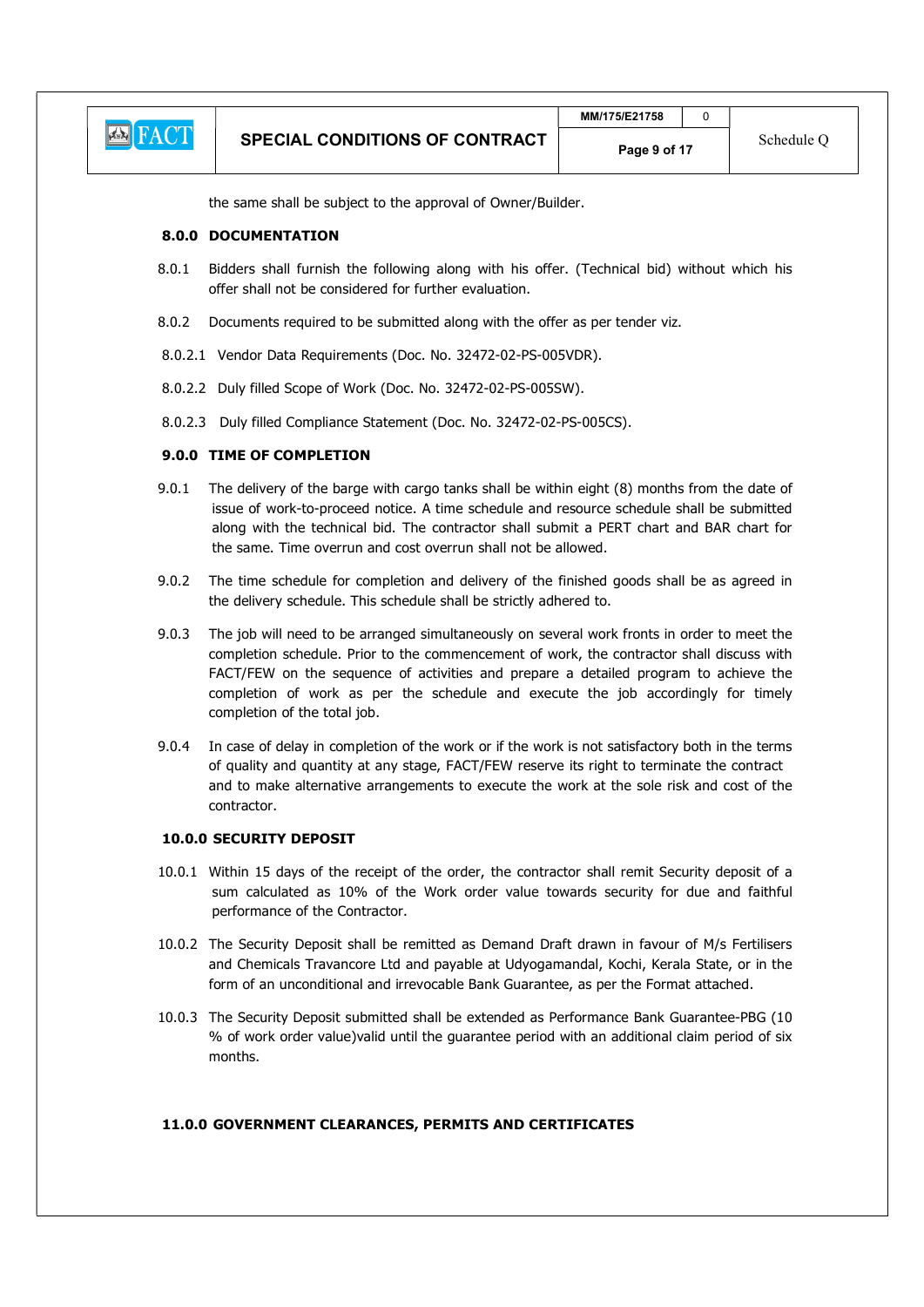

 $MM/175/F21758$  0

- 11.1.1 CONTRACTOR shall procure at its expenses, all necessary APPLICABLE PERMITS, certificates and licenses required by virtue of all APPLICABLE LAWS, regulations, ordinances and other rules in effect at the place where any of WORK is to be performed, and CONTRACTOR shall further hold OWNER/FEDO harmless from liability or penalty which might be imposed by reason of any asserted or established violation of such laws, regulations, ordinances or other rules.
- 11.1.2 CONTRACTOR shall furnish necessary data/specifications/drawings etc. of EQUIPMENT likely to be imported to OWNER for obtaining import licence / necessary Government Clearances, for the same immediately on receipt of CONTRACT any way within 1 month of CONTRACT date. CONTRACTOR shall also furnish necessary technical information, data, drawing, etc. as and when required to OWNER/FEDO for submission to Government/Statutory Agencies.
- 11.1.3 CONTRACTOR shall be responsible in getting concessionary customs duty through Project Imports/Deemed Exports etc. If concessionary customs duty is availed, the benefit shall be passed on to FACT. Import documents shall also be furnished.

#### 12.0.0 CHANGES IN WORK/CHANGE ORDER

- 12.1.0 OWNER/FEDO shall have the right to request in writing changes in WORK within the scope of CONTRACT. When the request for a change in WORK by OWNER/FEDO has been agreed and complied by CONTRACTOR, CONTRACTOR's obligations under CONTRACT shall remain unaffected unless otherwise agreed.
- 12.2.0 On each request for a CHANGE IN WORK, CONTRACTOR shall promptly inform OWNER in writing whether this request will fall within the provision of CONTRACT. If this request does not fall under the provision of CONTRACT and CONTRACTOR has to incur additional expenses, then CONTRACTOR shall promptly submit a cost estimates, and terms of payment for making the requested change in WORK together with the details of any variation required to be made to any of CONTRACTOR's or OWNER's obligations and/or guarantees.
- 12.3.0 If in CONTRACTOR's opinion fulfillment of any of its obligations under CONTRACT would be jeopardised by a CHANGE IN WORK requested by OWNER, then CONTRACTOR shall explain in writing to OWNER the reasons for not accepting these changes within thirty (30) days of receipt of OWNER's written request.
- 12.4.0 OWNER and CONTRACTOR shall agree upon the basis and terms of the CHANGE IN WORK in writing.
- 12.5.0 It is understood that no change shall become effective and no change will alter the scope of WORK until all of the matters referred to in this Clause 12 have been mutually agreed upon in writing by OWNER and CONTRACTOR.
- 12.6.0 It is agreed by both parties that the following changes shall not be considered a CHANGE IN WORK in the meaning in this Clause:
	- a) Minor changes requested by OWNER/FEDO and accepted by CONTRACTOR which do not involve any substantial additional cost or man-hour effort, and have no effect on contractual completion period, and/or
	- b) Changes in CONTRACTOR's WORK required on account of CONTRACTOR not having included any item of EQUIPMENT or WORK which, in the opinion of OWNER / CONTRACTOR is necessary for the normal, safe and continuous operation of PLANT.
	- C) Any change necessitated due to requirements of prevalent laws in India.

# 13.0.0 TRAINING OF OWNER'S PERSONNEL

The CONTRACTOR shall provide facilities, for Training of OWNER's personnel if requested.

# 14.0.0 MODE OF CONTRACTING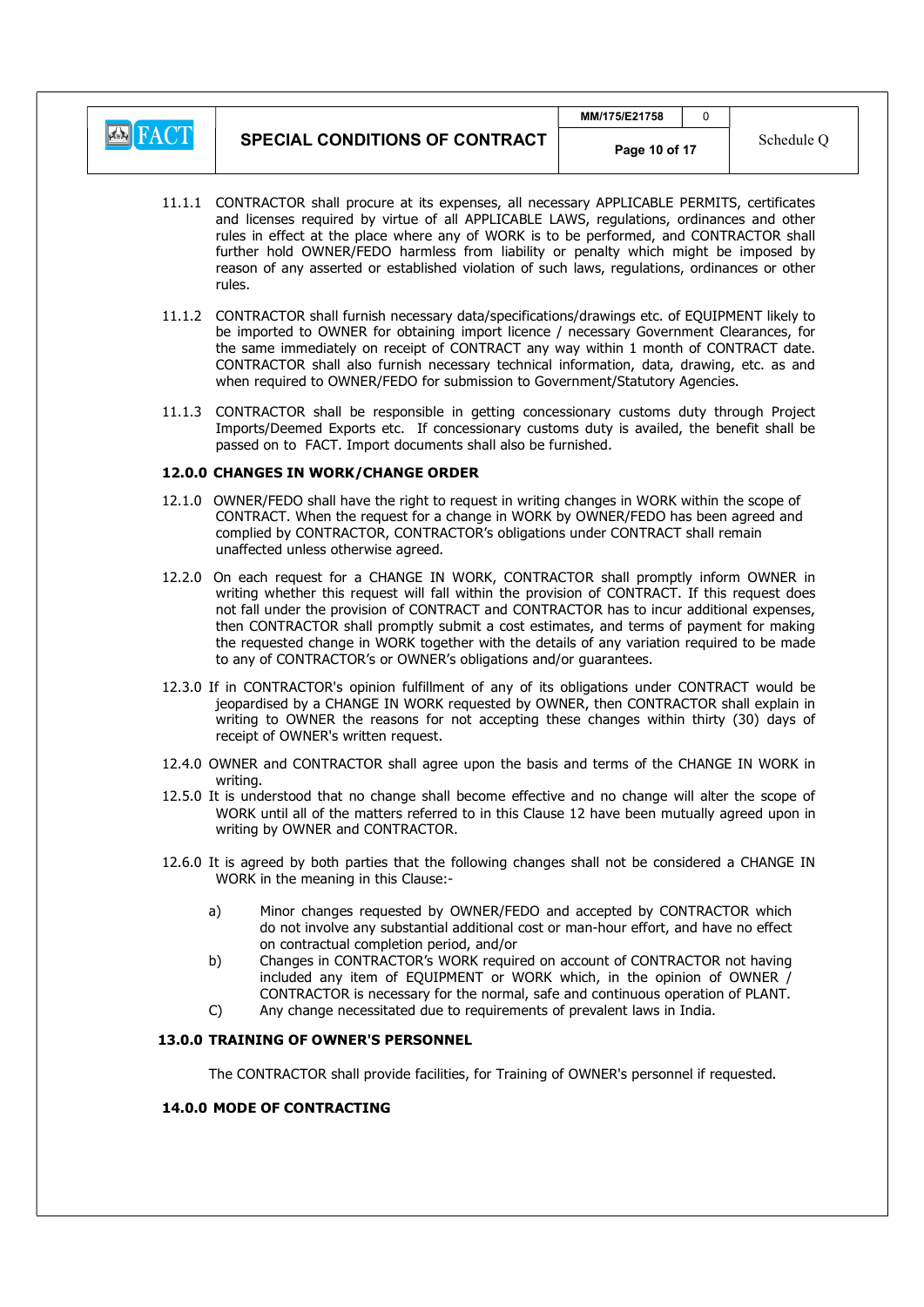|                                          |                                | MM/175/E21758 |            |
|------------------------------------------|--------------------------------|---------------|------------|
| $\sqrt{ }$<br>$ A - \lambda $<br>NH A IN | SPECIAL CONDITIONS OF CONTRACT | Page 11 of 17 | Schedule ( |

- 14.1.0 Notwithstanding anything stated elsewhere in the CONTRACT documents, the CONTRACT is with single source responsibility.
- 14.2.0 The CONTRACT shall be in all respect being construed and governed in accordance with the Indian laws.

#### 15.0.0PAYMENT TERMS

### 15.0.1 All stage wise payments shall be released only on submission of acceptable unconditional Bank Guarantee (BG) of equivalent amount.

- 15.0.2 This Guarantee should be issued by a Nationalised / scheduled Bank. FACT/FEW reserve its rights to reject the Bank Guarantee if the same is not in the specified format. The Bank Guarantee shall be valid till the date of handing over of barge to FACT/FEW(after successful conduct of the first to and fro voyage with Sulphuric Acid Cargo from its loading point at Willingdon Island to FACT-CD/FACT UD and back to Willingdon Island).
- 15.0.3 The format for Bank Guarantee shall be issued by FACT/FEW at the time of placement of order.
- 15.0.4 Payment will be as follows: -
- 15.0.5 15% of contract value shall be released on (i) Approval of design calculation and fabrication drawings of Barge and Tanks by classification agency and after keel laying of barge and (ii) Procurement of plates and structural with necessary certification from classification agency.
- 15.0.6 25% of contract value shall be released on (i) Completion of fabrication of hull and steel works of super structure with necessary certification from classification agency. (ii) Completion of shell rolling and fit up and (iii) Arrival of major supply items at contractor's yard with necessary certification from classification agency. The major supply includes Main engines, Gear box, Stern gear, Pumps and Genset with control panel.
- 15.0.7 30% of contract value shall be released on (i) Completion of Rubber lining of tanks and its associated piping as applicable, (ii) Installation and assembly of tanks in all respects including piping and instrumentation items and (iii) Erection of main engines, gensets with control panels etc., gear box, stern gear, propeller and rudder stock, electrical systems, navigation and communication items, navigation lighting mast, bilge, fire and emergency pumps, statutory appliances etc. with necessary certification from classification agency.
- 15.0.8 Final 30% of the contract value shall be released on delivery and acceptance of the barge, after successful conduct of the first to and fro voyage (loaded and ballast) with Sulphuric Acid Cargo from its loading point either at Willingdon Island to FACT-CD/FACT UD and back to Udyogamandal or Willingdon Island. The contractor shall intimate the readiness to undertake the maiden voyage with designated cargo and the conduct of the maiden voyage shall be carried out within 15 days by FACT with the assistance of barge contractor.
- 15.0.9 Interim payments will be made against running bills at ninety-five (95%) percent of the value of part of work executed as per the above schedule, after deduction on following accounts:
	- (a) Income tax at prevailing rate.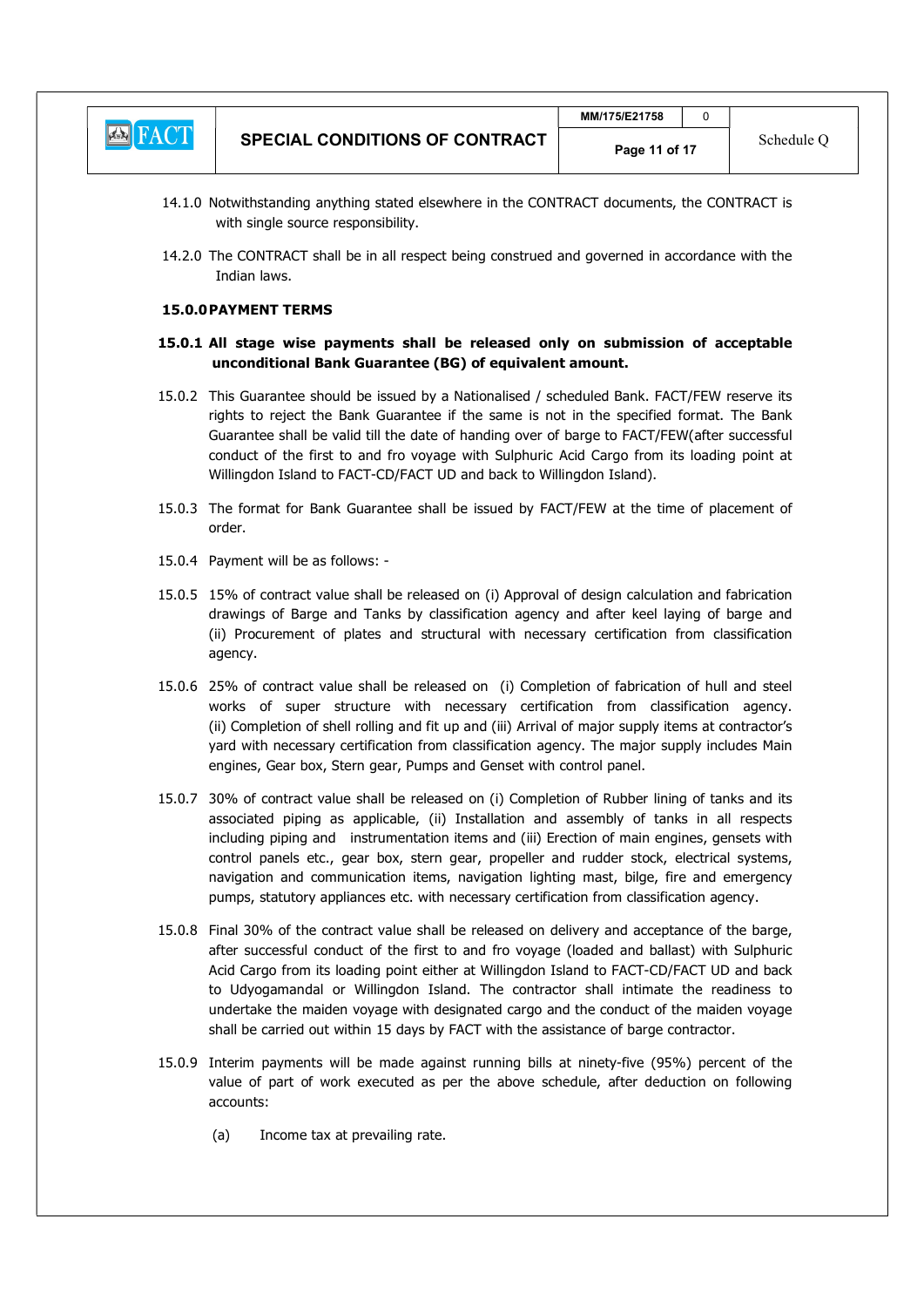

- (b) TDS towards GST
- (c) Any other amount due from contractor to owner.
- 15.0.10 Balance 5 % of each running bill will be paid along with the final bill..
- 15.0.11 Settlement of all accounts including recovery of cost of departmental materials and hire charges if any, Price Reduction(for delay) if any and any other amount due from contractor also shall be completed along with final documentation before the release of final 10%.

### 16.0.0MOBILISATION ADVANCE

16.0.1 No mobilisation advance will be paid.

#### 17.0.0PRICE REDUCTION FOR DELAY

17.0.1 Price Reduction for Delay will become applicable for the WORK beyond the scheduled time of completion. CONTRACTOR will have to pay to the OWNER by way of price reduction for delay and not as penalty, an amount equal to  $1/2\%$  of the total contracted price of the work order so delayed for each week OR part there of such delay in work completion subject to a maximum of 10 % of such price.

#### 18.0.0AGREEMENT AND INTEGRITY PACT:

- 18.0.1 Within 15 days of receipt of the work order, the contractor shall execute an agreement with FEW on stamp paper of worth Rs.500/- in the format given in the Proforma contract attached with the tender documents.
- 18.0.2 Integrity Pact: The bidders shall sign and submit an "Integrity Pact (IP)" to be executed between the bidder and Fertilisers and Chemicals Travancore Ltd. along with the bid as per Attachment- II K of proforma contract and shall be implemented through the following Independent External Monitor (IEM) for the bid.

 Mr. P.K. Vijayakumar, IRS (Retd), Madhavam, Vaniyan Lane, Punkunnam P.O, Thrissur – 680002 Mobile: 8547381122 Telephone: 0487-2381123 E-mail address: vkmenon78@gmail.com

18.0.3 Note: In case bidders require any clarification pertaining to this tender please contact FACT personnel mentioned in the tender. Kindly note that the Independent External Monitor should NOT be contacted for clarifications regarding the tenders."

### 19.0.0 DEVIATION:

- 19.0.1 Bidders are requested not to deviate from tender clauses such as submission of security deposit, performance bank guarantee, delivery period and payment terms indicated in the tender. Deviations on SD and PBG shall not be accepted and such offers shall not be considered. Suitable price loadings shall be done for deviations in payment terms and Price reduction clauses specified in the tender.
- 19.0.2 The requirements stated above shall supersede those clauses contained in any of the other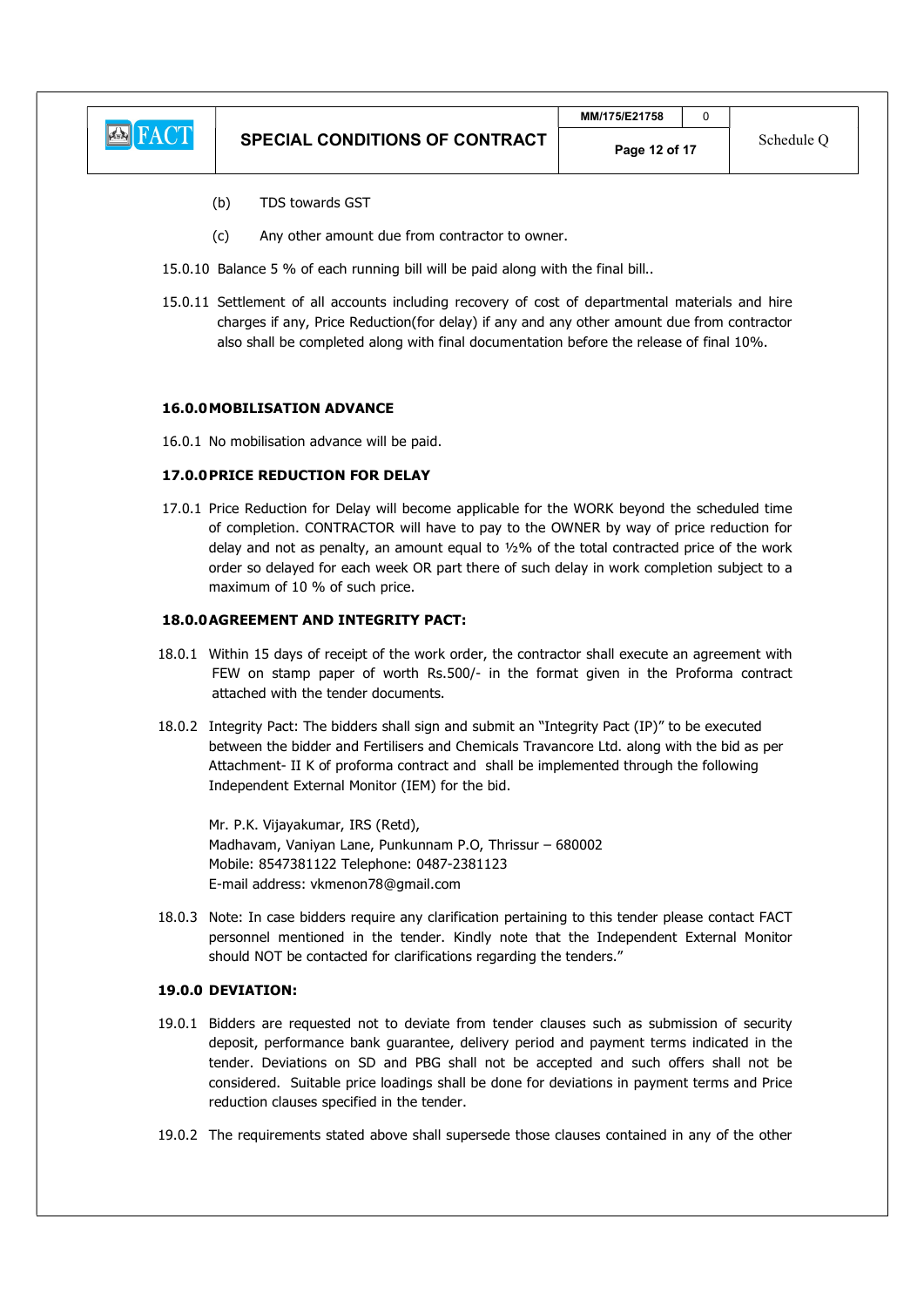

Attachments of this enquiry, in case of conflict.

### 20.0.0GUARANTEE/PERFORMANCE BANK GUARANTEE

- 20.0.1 Bidder shall guarantee the hull and its complete installations, machines, equipment, fittings and all other items against all other defects of design, workmanship and satisfactory operation of the vessel and performance of installed equipment for a period of eighteen (18) months from the date of delivery and acceptance or twelve (12) months from the date of commissioning whichever is earlier and for painting 5years after the barge delivery and acceptance by FEW. All the defects that occur within this period shall be rectified free of cost by the contractor including supply of spare parts wherever required.
- 20.0.2 Performance Bank Guarantee (PBG) for the above shall be furnished by the Contractor.
- 20.0.3 The Security Deposit submitted shall be extended as Performance Bank Guarantee-PBG (10 % of work order value) valid until the guarantee period with an additional claim period of six months.

#### 21.0.0TAXES AND DUTIES

- 21.0.1 The rate quoted shall be only basic price. GST shall be quoted separately. Only basic price will be considered for bid evaluation. GST applicable for the work shall be paid extra. If the party is not quoting GST, it will be considered that the quoted rates are inclusive of GST.
- 21.0.2 Taxes and duties shall be paid only on submission of documentary evidence towards payment of taxes and duties and filing of necessary returns for enabling FACT to take input tax credit.

# 22.0.0 BID EVALUATION

- 22.0.1 No Consortium will be allowed.
- 22.0.2 The bidder must meet all the eligibility criteria by itself as per the requirement.

### 23.0.0SUSPENSION AND TERMINATION

- 23.0.1 FACT reserves the right to suspend the Order in whole or in part by written notice to Contractor at any time. On receipt of notice of suspension from FACT, Contractor shall immediately stop all activities related to Order. On receipt of notice removing the suspension Contractor shall re-commence the execution of the Order and complete it as per the terms of the Order, provided that the delivery period specified in Order shall be extended corresponding to the period of suspension. If period of suspension exceeds six (6) months, Order shall be deemed terminated unless otherwise agreed to.
- 23.0.2 Reasonable termination expenses in connection with termination shall be as mutually agreed.
- 23.0.3 However, the above Clauses shall not be applicable in case of termination by FACT due to default by Contractor.

# 24.0.0SETTLEMENT OF DISPUTES & JURISDICTION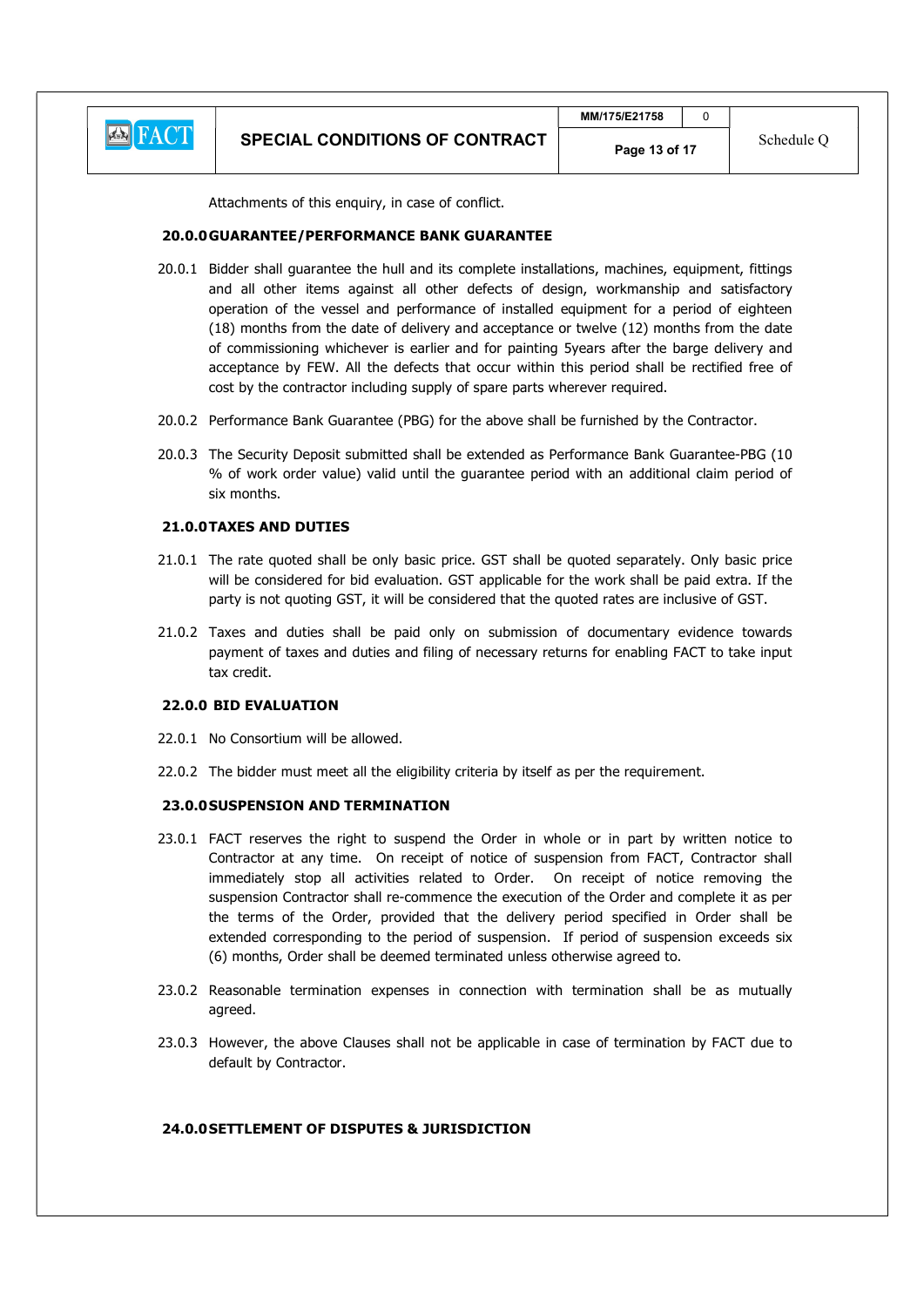

24.0.1 If the Contractor is not a Central Public Sector Enterprise/Central Government Department

"If any dispute arises out of or relating to or in connection with this contact, between the Contractor and the Owner/FACT, the same shall be amicably settled through mutual discussions failing which, the unresolved dispute (s) shall be referred to arbitration in accordance with the provisions of the Arbitration and Conciliation Act, 1996, as amended from time to time and number of Arbitrator shall be one. The venue of the Arbitration shall be at Ernakulam and the proceedings shall be in English. Any legal proceedings relating to or in connection with this Contract shall be limited to the exclusive jurisdiction of the High Court of Kerala."

# **OR** Service Service Service Service Service Service Service Service Service Service Service Service Service Service Service Service Service Service Service Service Service Service Service Service Service Service Service S

24.0.2 If the 'contractor' is a Central Public Sector Enterprise or Central Government Department:

"In the event of any dispute of difference relating to the interpretation and application of the provisions of the contract(s) between Central Public Enterprises (CPSEs)/Port Trusts inter-se and also between CPSEs and government departments/organisations (excluding disputed concerning taxation), such dispute/difference shall be taken up by either Party for resolution through AMRCD as mentioned in DPE OM No. 4(1)2013-DPE (GM)/FTS 1835 dated 22.05.2018".

24.0.3 Any legal proceedings relating to or in connection with this Contract shall be limited to the exclusive jurisdiction of the High Court of Kerala

# 25.0.0 CONCESSIONAL RATE OF CUSTOMS DUTY

- 25.0.1 Being a part of fertilizer project, owner is entitled to Customs Duty Concession at 5% as per Notification issued by Department of Revenue, Ministry of Finance, in exercise of powers conferred by Sub Section 1, Section 25 of the Customs Act 1962 and subsection 12 of section 3 of Customs Tariff Act 1975. It is the responsibility of the contractor to make necessary arrangement, support assistance to avail the said Customs Duty concession and pass the benefit to the owner in all imported goods / items on which the said benefit is available.
- 25.0.2 It is the responsibility of the contractor to get all the applicable benefits of deemed export available to the project, as per prevailing Foreign Trade Policy. The contractor shall submit the details of benefits considered in the bid and also inform the details of documents to be submitted by the owner for availing all these benefits to the project."
- 25.0.3 Before Price bid opening, the Bidders shall be required to give PRICE BREAK UP in % OF TOTAL LUMPSUM PRICE for the SUPPLY of IMPORTED MATERIALS. This breakup shall be considered for deducting / passing on benefit to FACT in case of Import is on concessionary customs duty/ deemed export.

 Details of each imported materials required for incorporation to set Bargeand associated Facilities complete in all respects including Spares shall be furnished

| <b>ITEM</b><br><b>DESCRIPTION</b> | % of Price<br>quoted |  | Basic<br>Custom<br>Duty rate | Soc.Welfare<br>Cess on Basic<br>Custom Duty | IGST on<br>Custom<br>Duty rate | Any other<br>charge <sup>*</sup> in % of<br>quote. |
|-----------------------------------|----------------------|--|------------------------------|---------------------------------------------|--------------------------------|----------------------------------------------------|
|-----------------------------------|----------------------|--|------------------------------|---------------------------------------------|--------------------------------|----------------------------------------------------|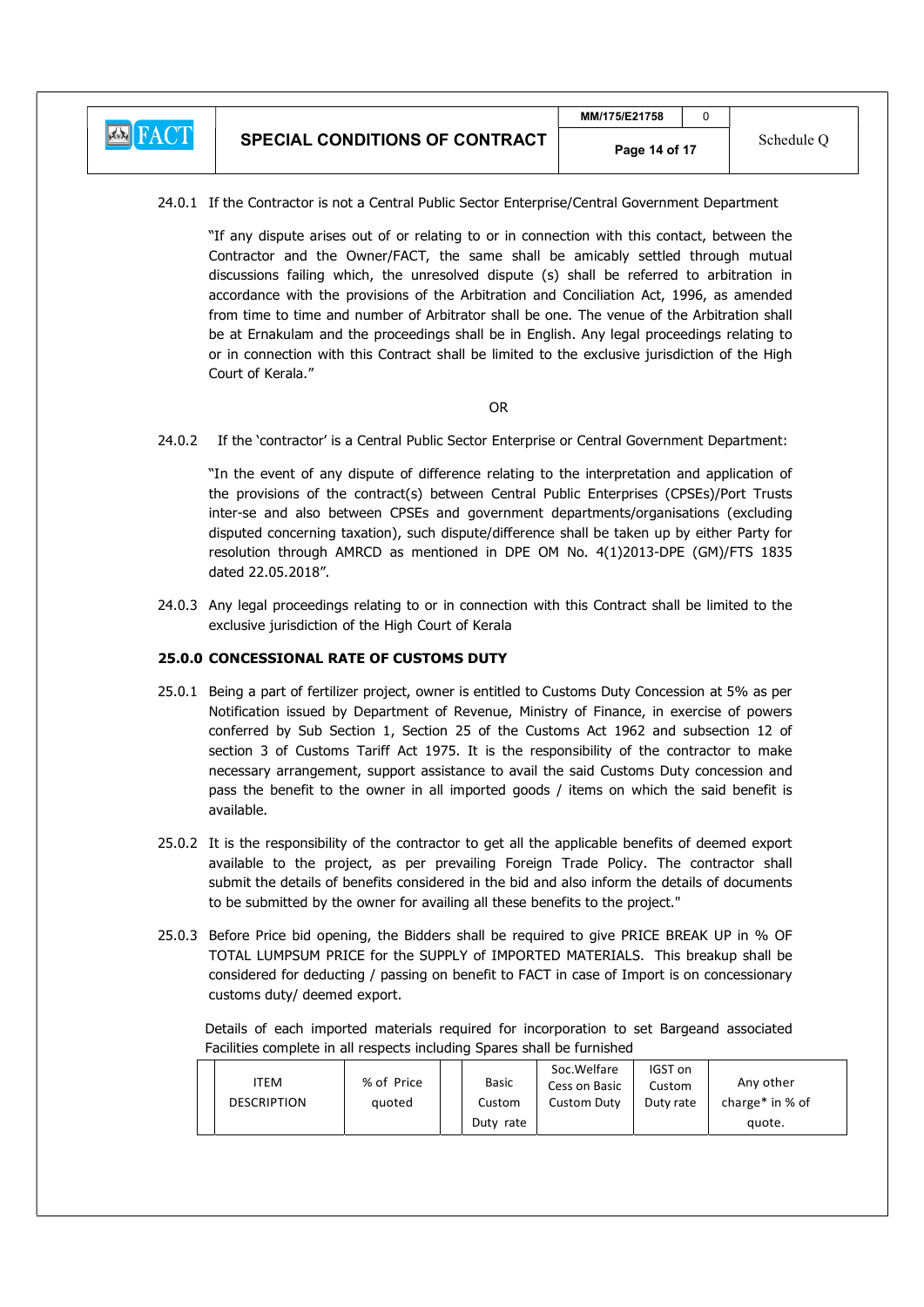**E** FACT

|  | (* Please give details on any other charge if any) |  |  |
|--|----------------------------------------------------|--|--|

Page 15 of 17

 The above breakup shall be considered for deducting / passing on benefit to FACT in case of Import is on concessionary customs duty/ deemed export.

# 26.0.0 LIABILITY FOR DEFECTS

 If at any time before the FINAL ACCEPTANCE or during the DEFECTS LIABILITY PERIOD stated below, FACT/FEDO/FEW:

- (a) Decides that any matter is a DEFECT; and
- (b) as soon as reasonably practicable gives to the CONTRACTOR notice of the particulars of the DEFECT. The CONTRACTOR shall as soon as reasonably predictable time make good the DEFECTS so notified and the OWNER shall so far as may be necessary place the BARGE at the CONTRACTOR's disposal for this purpose. The CONTRACTOR shall, if so required, submit his proposals for making good any DEFECT to FACT/FEDO/FEW for approval.
- 26.1.0 Subject to clauses 26.5.0, the DEFECTS LIABILITY PERIOD shall be as per clause 20.0.0 above.
- 26.2.0 If any DEFECT arises from any breach or otherwise of the contract terms, the CONTRACTOR shall bear his own cost of making good the DEFECT. In the case of any other matter made good by the CONTRACTOR, the work done by the CONTRACTOR shall be the subject of CHANGE ORDER.
- 26.3.0 The sustained load test is to be carried out before the performance guarantee test. The performance guarantees are demonstrated only through the performance tests carried out before the achievement of the FINAL ACCEPTANCE CERTIFICATE.

CONTRACTOR shall be available to carry out further test(s) on the repaired/replaced item during the DEFECT LIABILITY PERIOD having the sole purpose to verify that said item is capable of working in compliance with contractual requirements. Such test(s) shall not be intended as a repetition of the performance tests already performed.

If DEFECT is made good after the issue of a FINAL ACCEPTANCE CERTIFICATE the PROJECT MANAGER may require the CONTRACTOR to repeat any appropriate performance test for the purpose of establishing that the DEFECT has been made good. The CONTRACTOR shall be responsible for the cost of any repeat inspection or test in the event of an inspection or test failure.

26.4.0 If in the course of making good any DEFECT which arises during the DEFECTS LIABILITIES PERIOD and CONTRACTOR repairs, replaces or renew any part of the BARGE, Defect Liability Clause shall apply afresh to the repair or to that part of the BARGE so replaced or renewed and shall further apply until the expiry of a period of 12 months from the date of such repair, replacement or renewal (the extended DEFECTS LIABILITY PERIOD).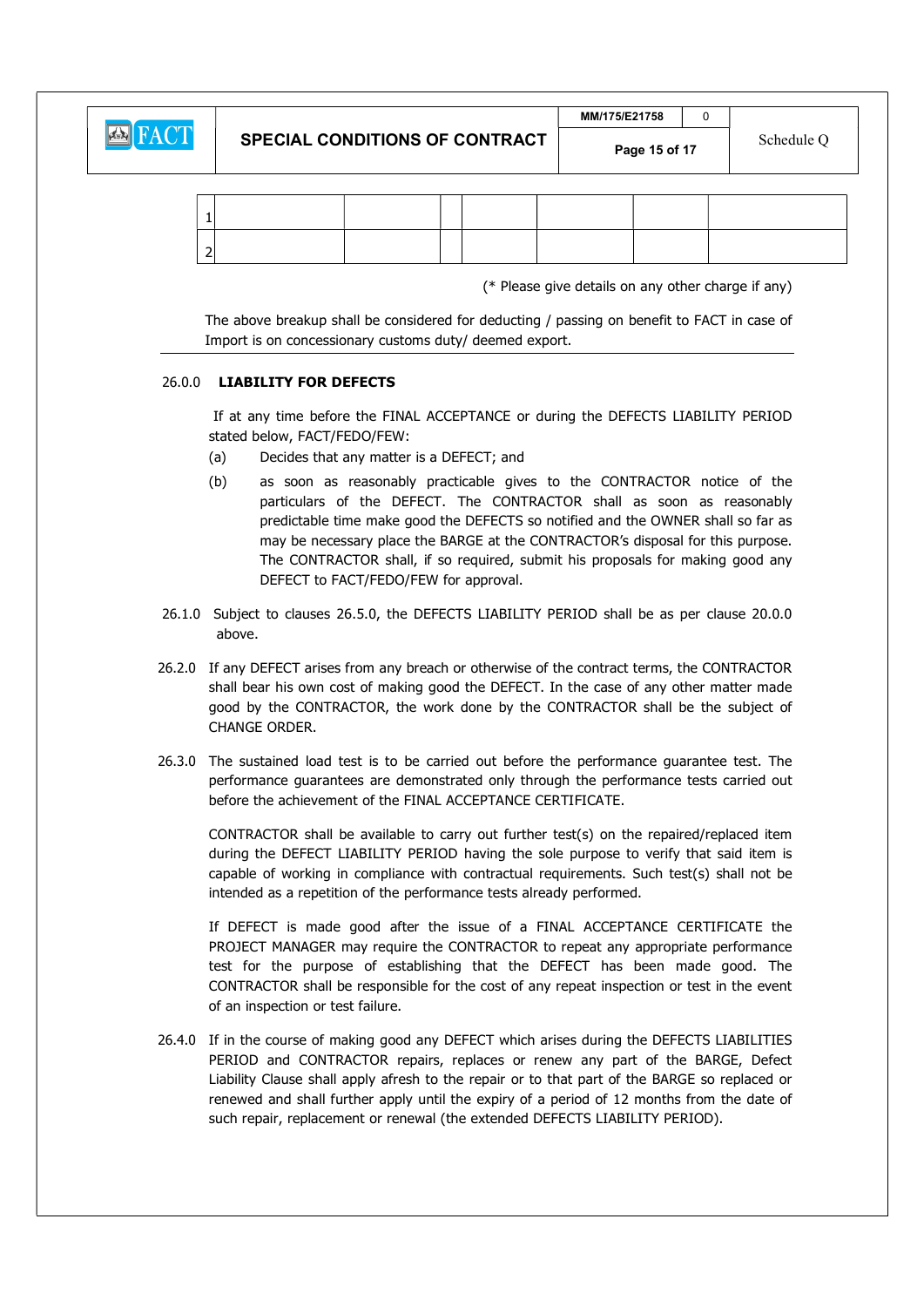

- 26.5.0 If the CONTRACTOR does not make good any DEFECT, within a reasonable time, as assessed by owner / consultant, which he is liable to make good under Sub-Clause 18.1.0 then the OWNER/FEDO may, in addition to any other remedies or relief available to him under the CONTRACT, proceed to do the work, provided that the OWNER/FEDO gives at least fourteen DAYS notice of his intention.
- 26.6.0 If the OWNER reasonably requires that any DEFECT notified to the CONTRACTOR which arises during the DEFECT LIABILITY PERIOD be made good urgently and the CONTRACTOR is unable or refuses to comply within a reasonable time, the OWNER may, in addition to any other remedies or relief available to him under the CONTRACT, proceed to do the work in such a manner as FACT/FEDO/FEW may decide, including the employment of a third party.
- 26.7.0 If the OWNER has made good a DEFECT, the CONTRACTOR shall reimburse the OWNER his reasonable cost of so doing provided that the OWNER gives a notice to the CONTRACTOR of his intention and submits a claim supported by DOCUMENTS. The PROJECT MANAGER and the CONTRACTOR may agree the amount to be paid by the CONTRACTOR, or in the absence of agreement the PROJECT MANAGER shall decide such amount as may be reasonable. Such amount shall be:
	- a) Deducted from any money that would otherwise be payable under the CONTRACT; or
	- b) paid by the CONTRACTOR to the OWNER
- 26.8.0 If the Barge cannot be used because of a DEFECT, the DEFECTS LIABILITY PERIOD, or if applicable the extended DEFECTS LIABILITY PERIOD, shall be extended by a period equal to the period during which it cannot be used.

# 27.0.0 GOVERNMENT OF INDIA NOT LIABLE

 It is expressly understood and agreed by and between the CONTRACTOR and the OWNER that the OWNER is entering to this agreement solely on its own behalf and not on behalf of any other person or entity. In particular, it is expressly understood and agreed that the Government of India is not a party to this agreement and has no liabilities, obligations or rights there under. It is expressly understood and agreed that the OWNER is an independent legal entity with power and authority to enter into contracts, solely on its own behalf under the applicable Laws of India and General Principles of Contract. The CONTRACTOR expressly agrees, acknowledges and understands that the OWNER is not an agent, representative or delegate of Government of India. It is further understood and agreed that the Government of India is not liable for any acts, omissions, commissions, breaches or other wrongs arising out of the CONTRACT. Accordingly, CONTRACTOR hereby expressly waives, releases and forgoes any and all actions or claims, including cross claims or counter claims against the Government of India arising out of this CONTRACT and covenants not to sue the Government of India on any matter, claim and cause of action or thing whatsoever arising of or under this CONTRACT.

28.0.0 RISK COVERAGE<br>Contractor shall arrange and procure an all risk coverage Insurance policy covering the total work order value awarded + cost of free supply material issued by FEW/FACT. A copy of the policy shall be made available to FACT/FEDO/FEW.